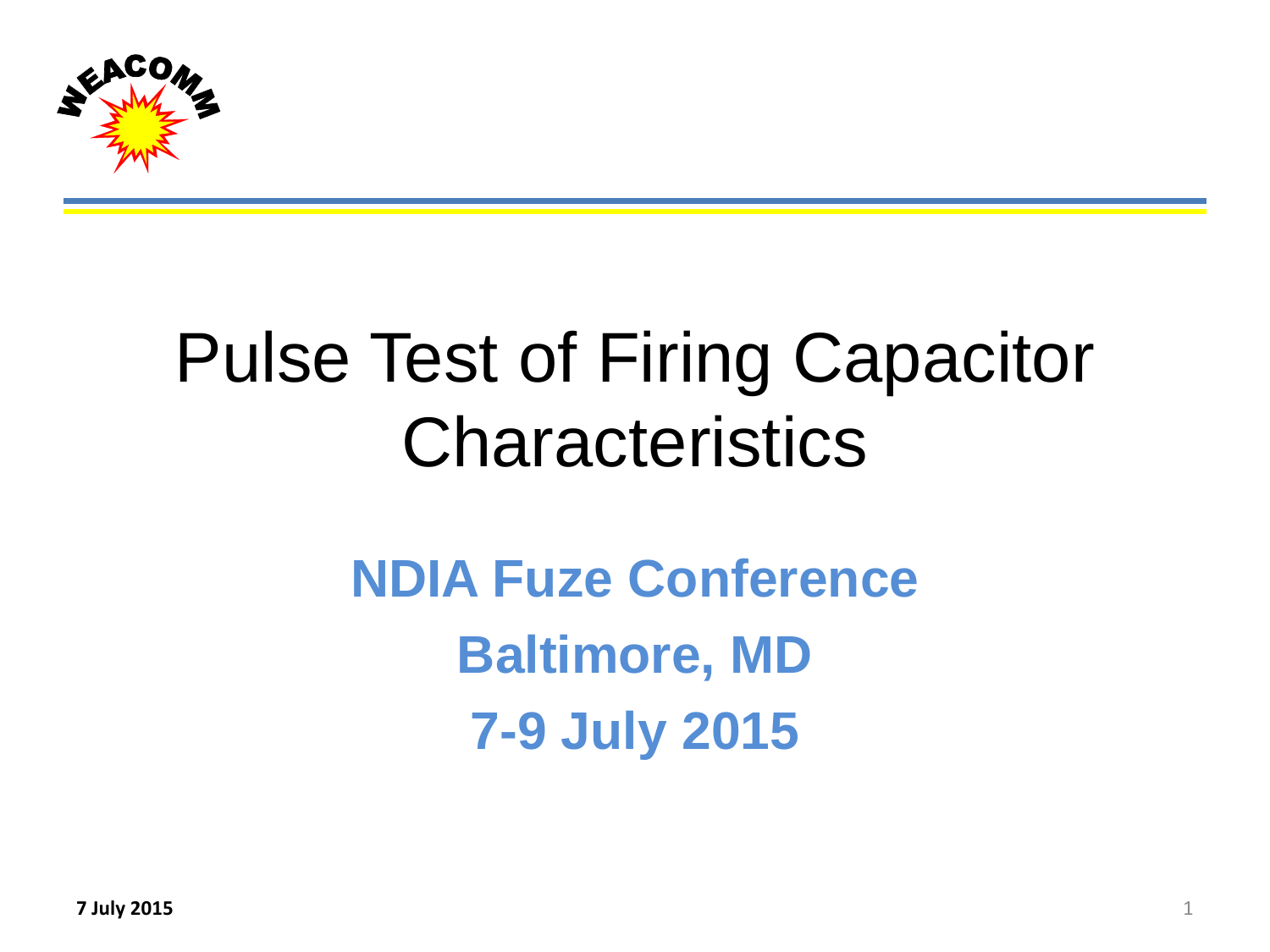





**Generally I'm not known for being too bright,**

### **But, a Google search can make you an instant genius !**

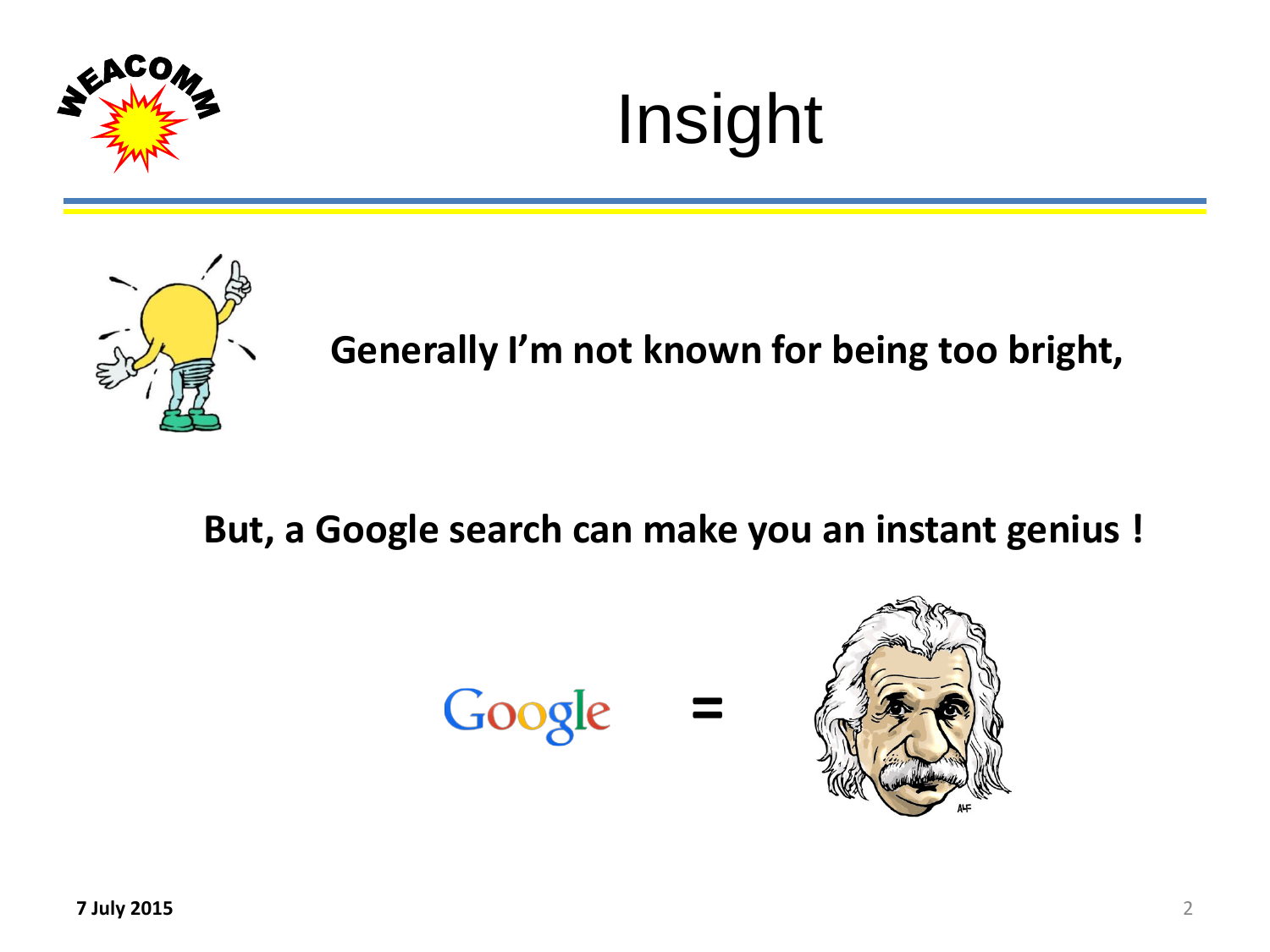

## Source of Technique

**A Web search turned up a "Technical TidBit" on the referent web site "Measuring Capacitor Self-Inductance and ESR"**

> **The purpose was to measure inductance and ESR with regards to the capacitors' pulse performance as a bypass capacitor in a digital circuit or its ability to shunt current in an ESD role.**

**High Frequency Measurements Web Page Douglas C. Smith URL: www.dsmith.org**

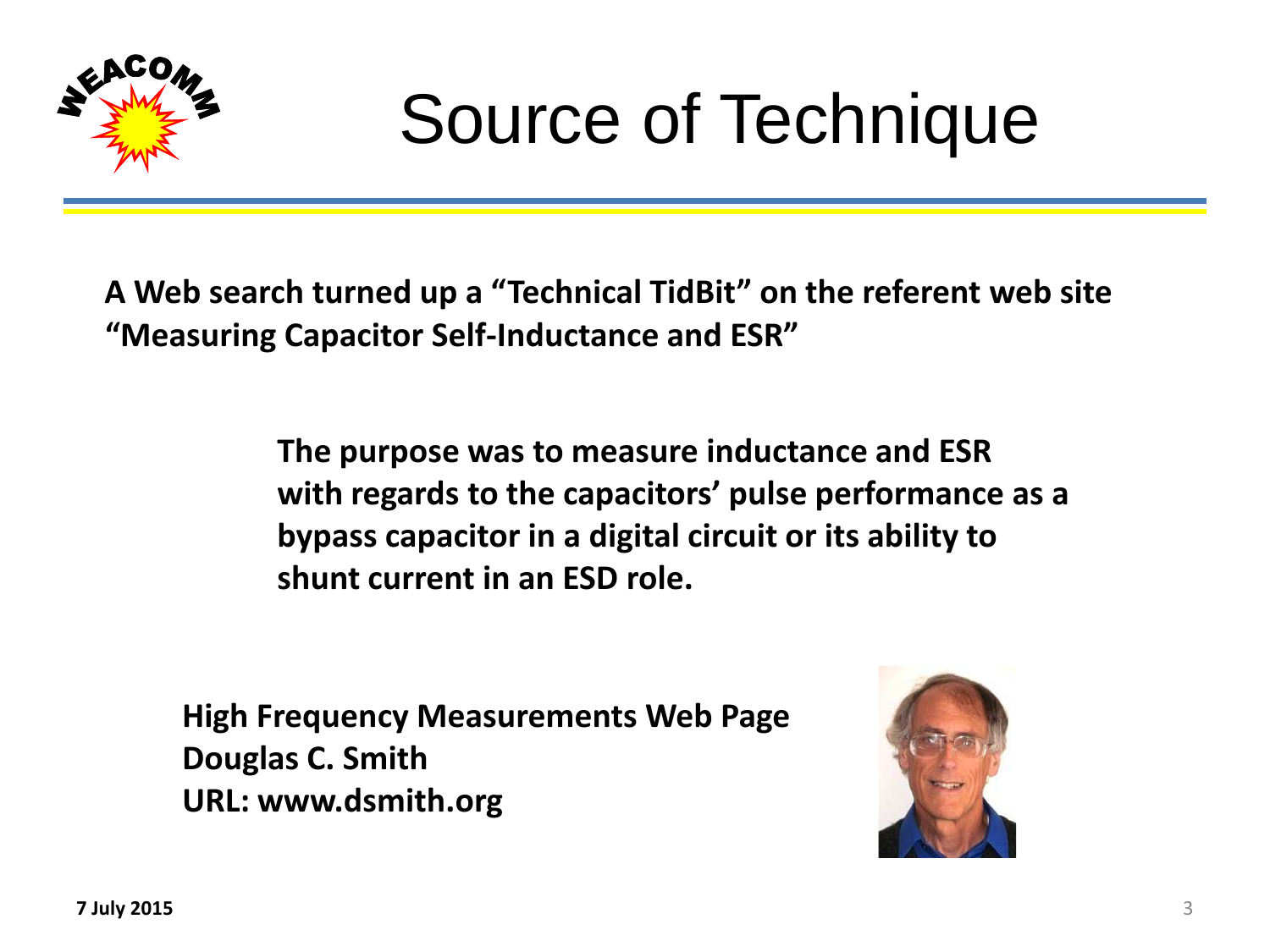

# New Application

Z and ESR C1210C475M5R1C



**When we perform a ringdown test, We are looking for peak amperes, inductance, and resistance.**

### **Most capacitor data is given at AC. Some data is DC but not pulse.**

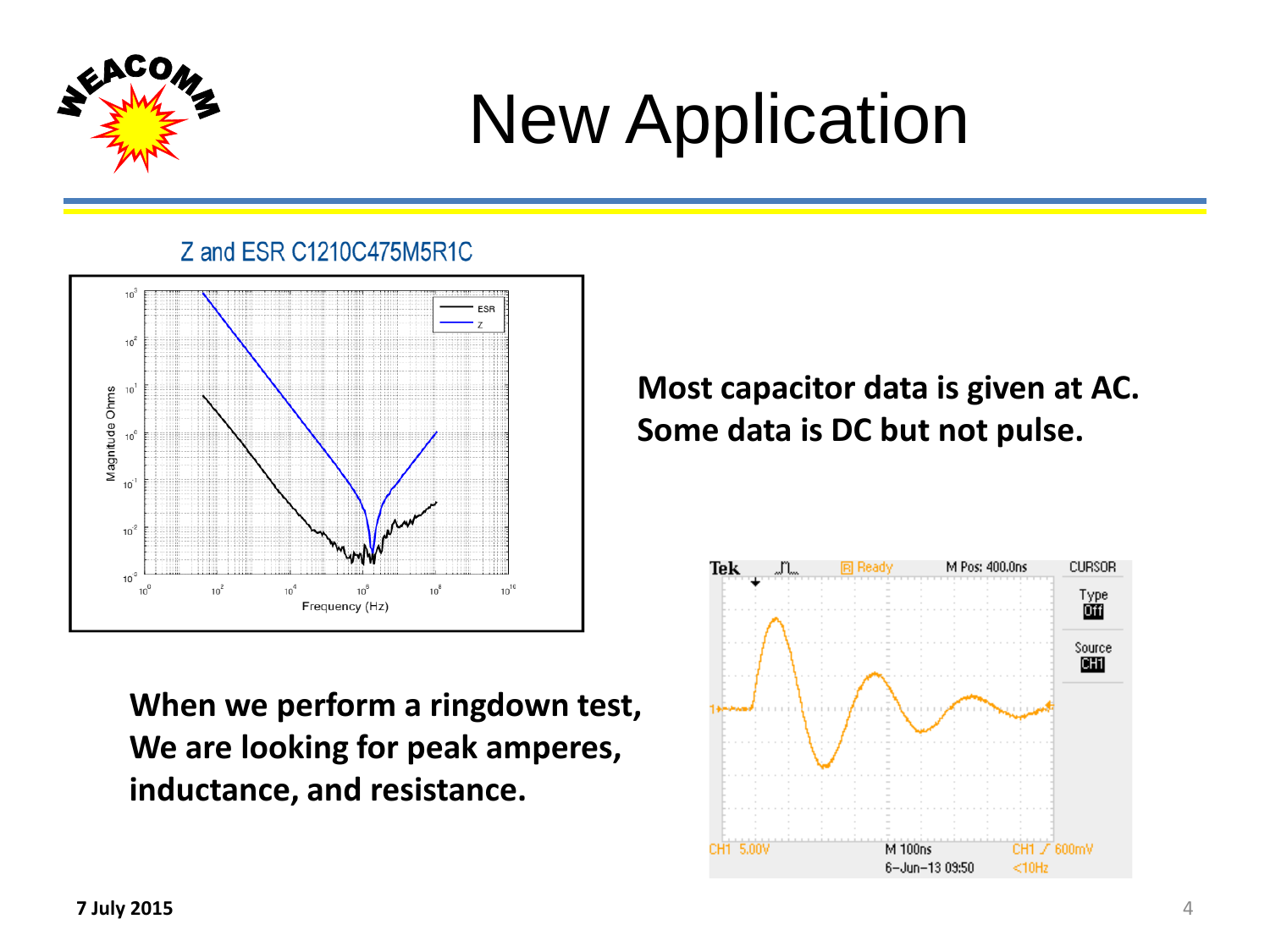

## Pulse Testing

#### **So, can we do pulse testing, and how does it relate to ringdown data?**

### **Doug Smith Fixture**





### **New Test Fixture**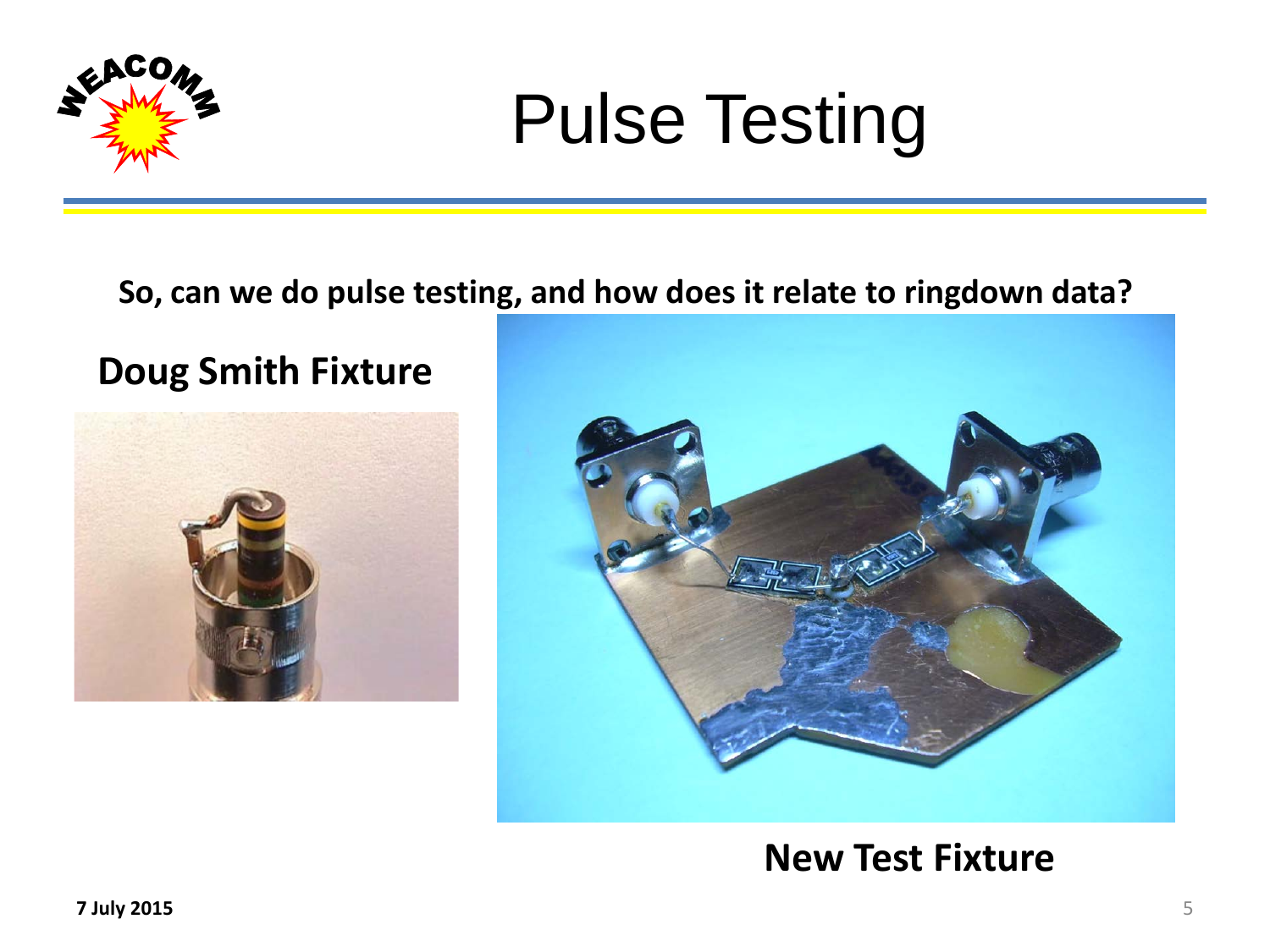

## Test Set-Up

**Pulse Generator 1 µsec pulse 2.5 volt amplitude 50 Ω source**



**Oscilloscope 100 MHz or Better 5 mv / div, 10 nS / div-typical Dependant on inductance, etc.**





**Use 50 ohm coax cables with BNC connectors, ~ 2 Ft and equal lengths.**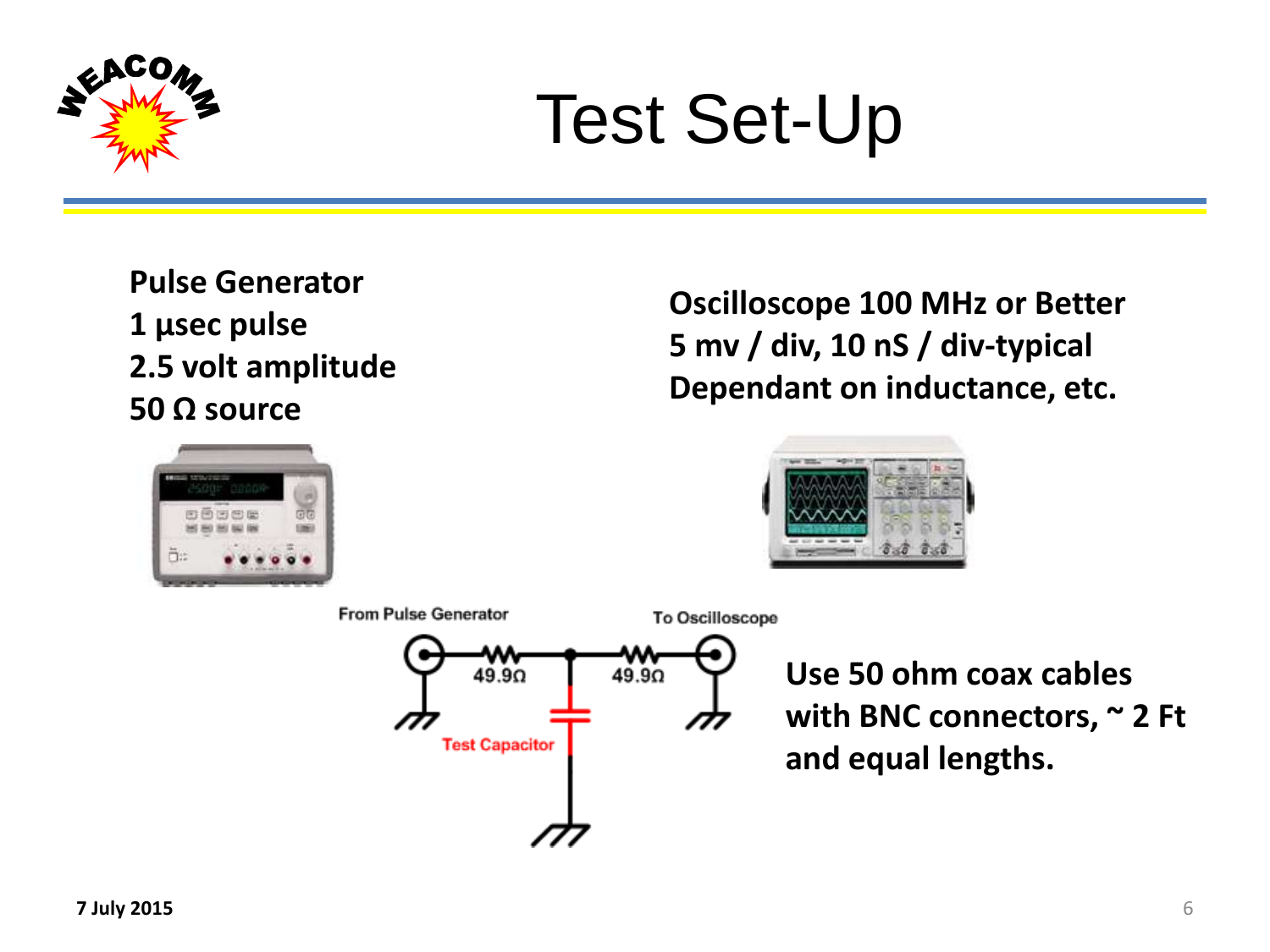

## What Do We See?

#### **Typical Capacitor Charge Waveform**



**If we zoom in, this is what we see !**

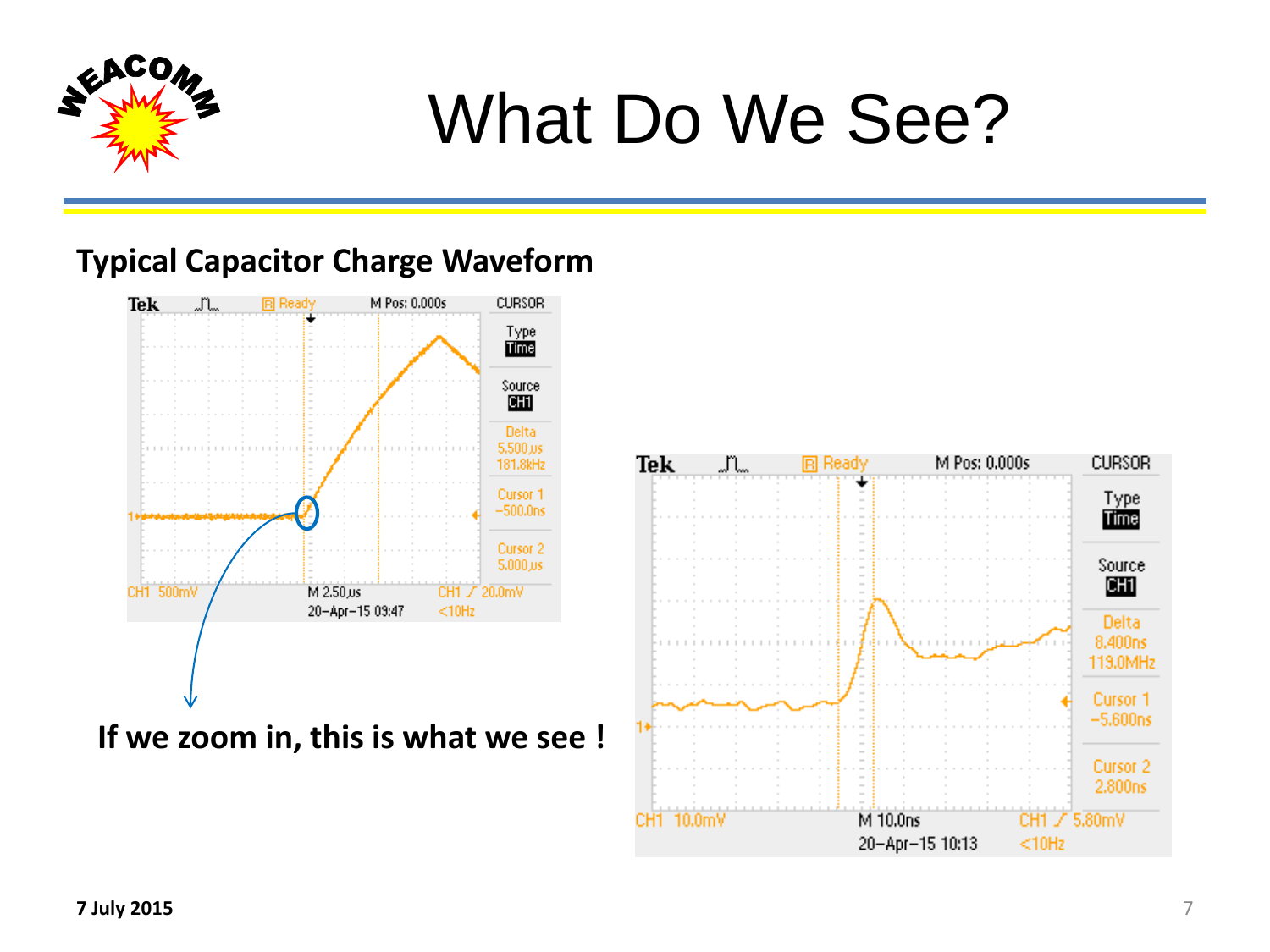

## What Does That Waveform Represent?



**Since we use a 2.5 volt pulse into a 50 ohm resistor, current, I (***di***) is 50 mA**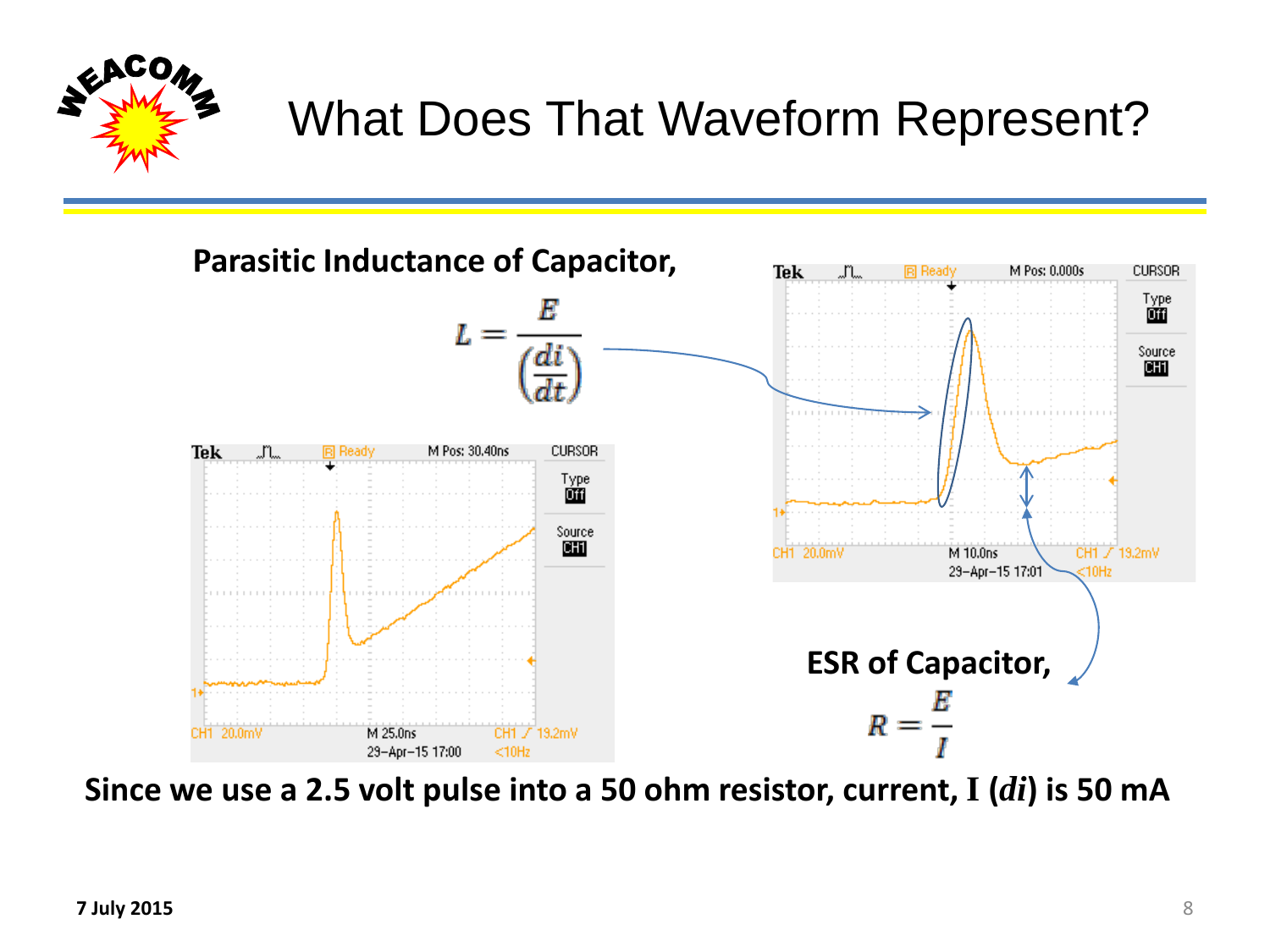

# **Testing**

**Like a Kid with a new toy, I started testing all kinds of stuff!**



### **Capacitors**

**NovaCap Wright Poly Film High voltage ceramic Regular chip ceramic**

## **CVRs**

**Barrel Clamp (Stripline)**

**Resistors**



### **Inductors**

**But, not the cat**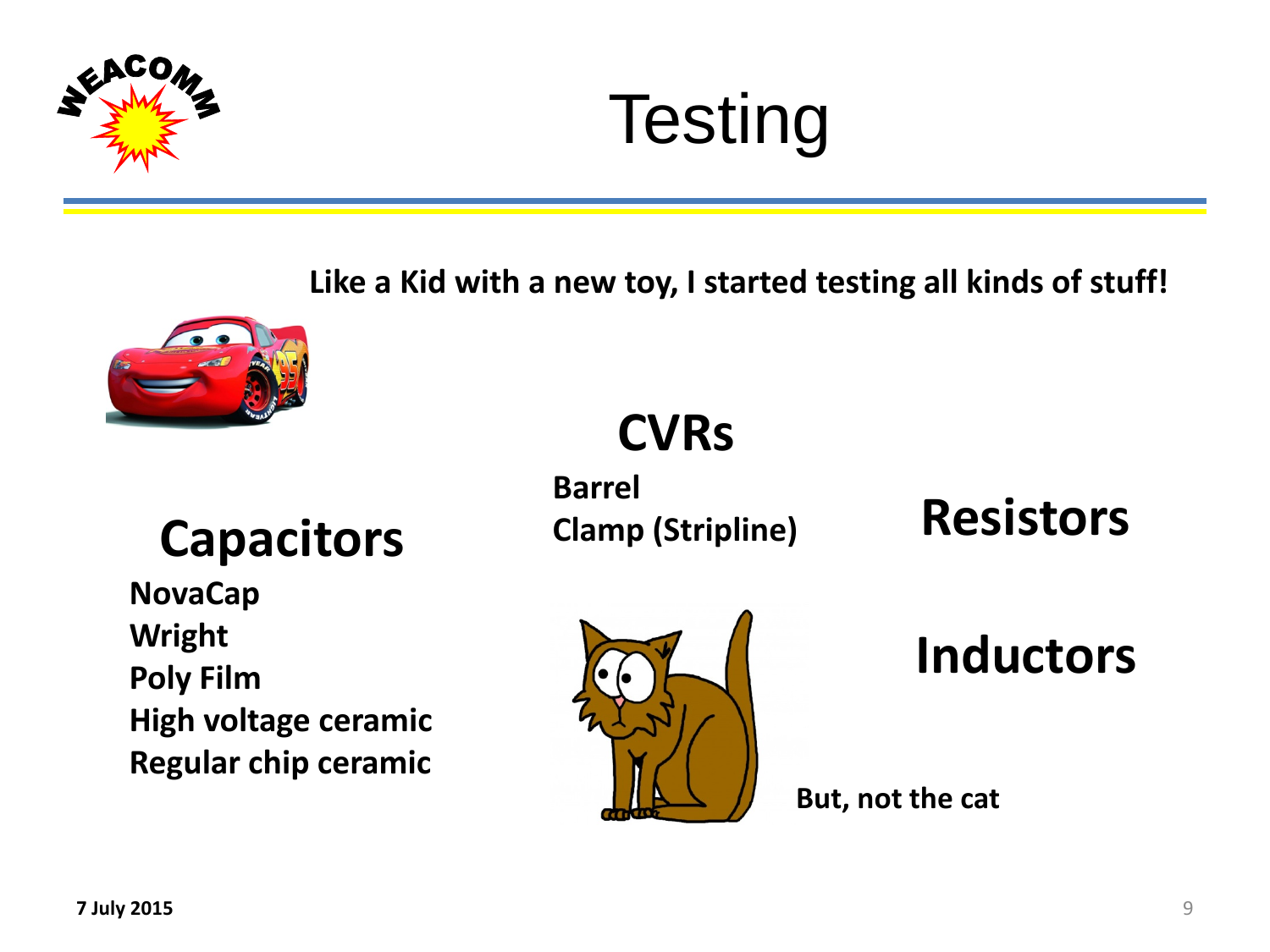

## General Parts



### **Surface Mount Resistor, .10 Ohms Measured L=2.2 nH, R=100.73 mΩ**



### **Molded RF Inductor 220 nH Measured 186 nH**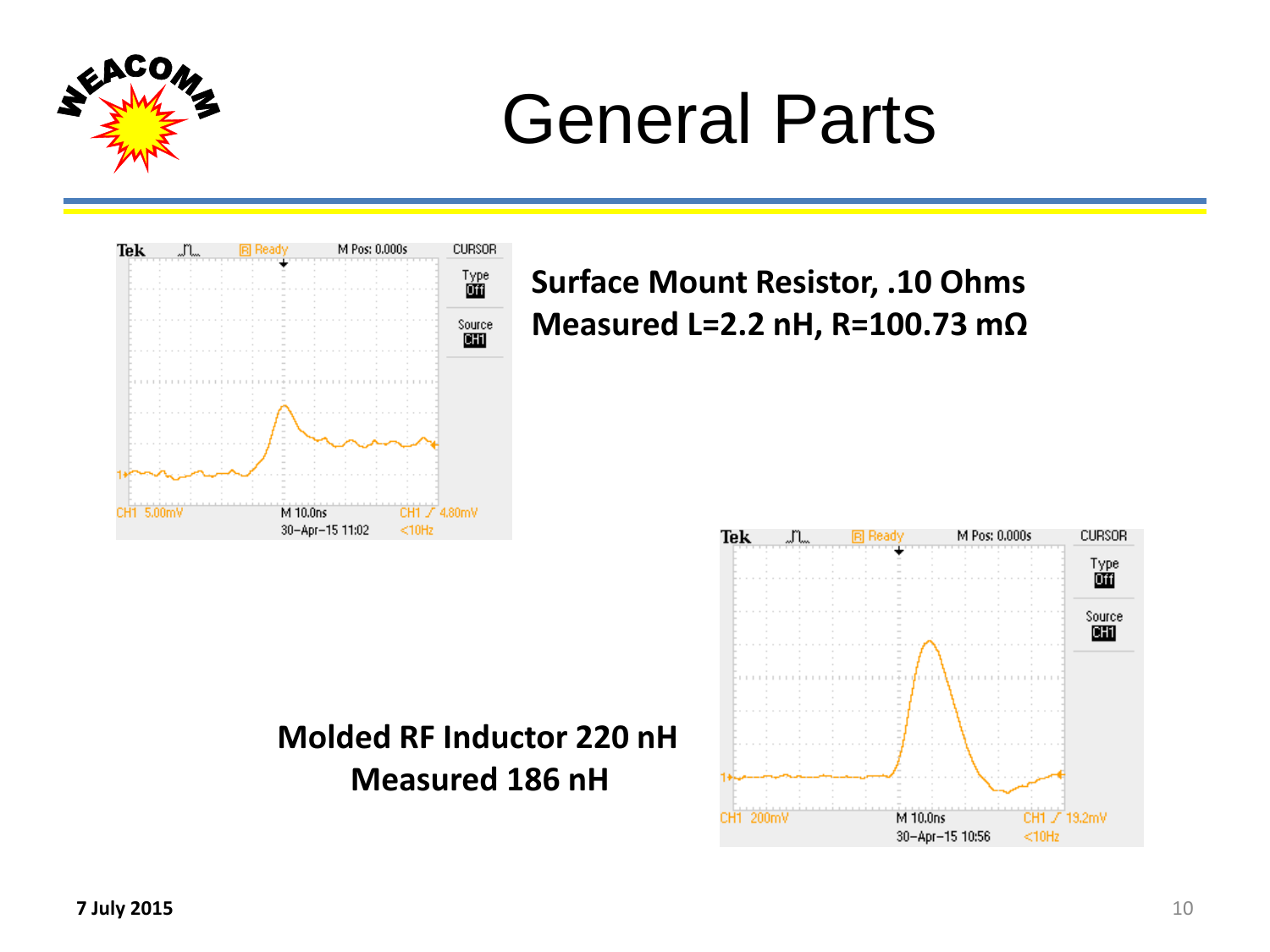

# Firing Capacitors

#### **Summary of Pulse Test vs. Ring Down in Freddie Fireset**

| <b>Pulse Test</b>     |                           | <b>Ring Down</b> |                             |
|-----------------------|---------------------------|------------------|-----------------------------|
| NovaCap 3640R144K152P |                           | $I_{PEAK}$       | 2544 A                      |
|                       | $L = 1.530$ nH            |                  | $L = 13.72$ nH              |
|                       | $R = 126 \text{ m}\Omega$ |                  | $R = 42.31 \text{ m}\Omega$ |
| Wright SMN6964TR      |                           |                  | $I_{PEAK}$ 2035 A           |
|                       | $L = 4.115$ nH            |                  | $L = 16.49$ nH              |
|                       | $R = 213 \text{ m}\Omega$ |                  | $R = 65.74 \text{ m}\Omega$ |
| Vishay PolyFilm ?     |                           | $I_{PEAK}$       | 1487 A                      |
|                       | $L = 13.65$ nH            |                  | $L = 35.52$ nH              |
|                       | $R = 237 \text{ m}\Omega$ |                  | $R = 65.74$ m $\Omega$      |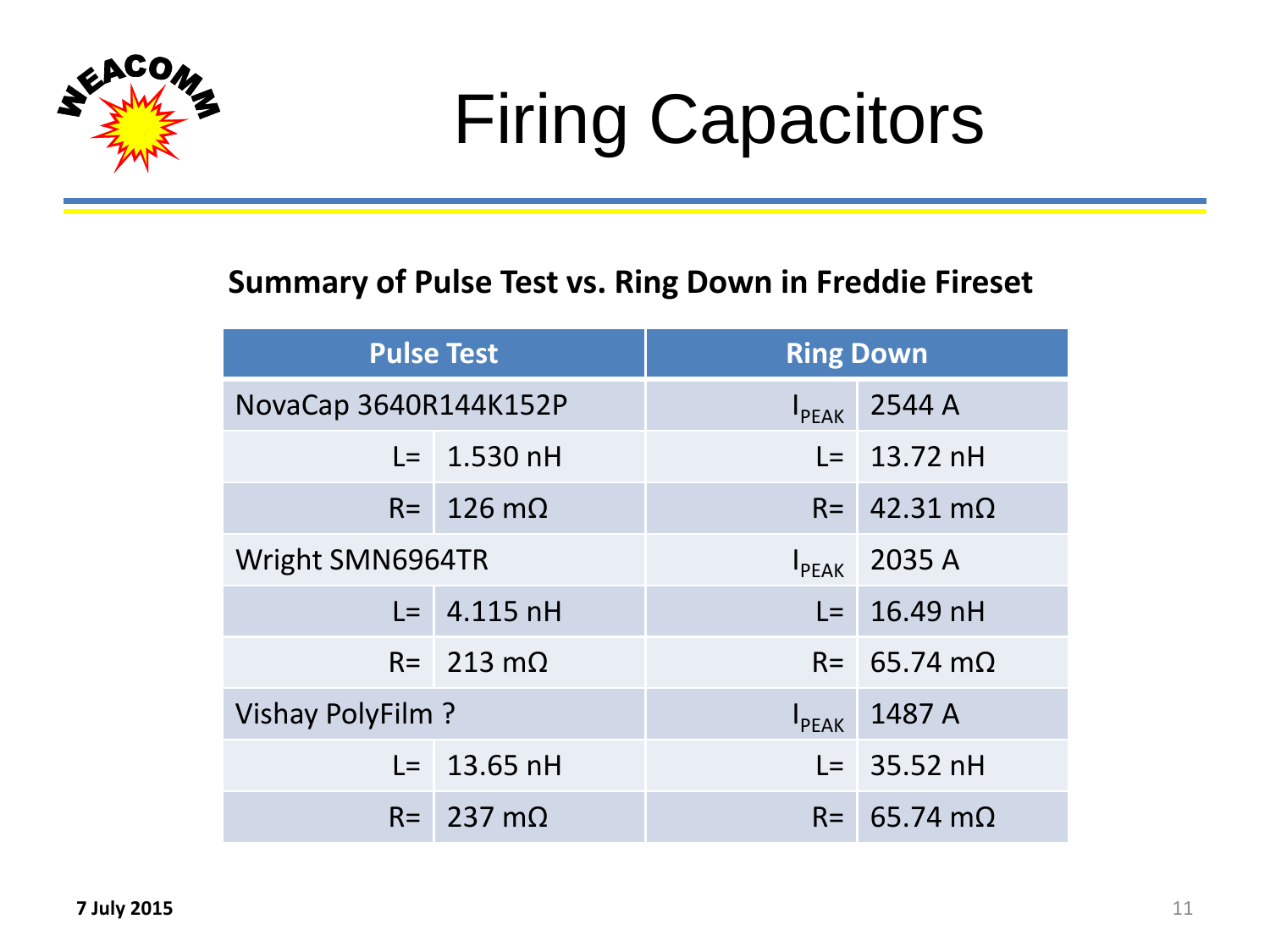

## Barrel CVR Measurement



### **Pulse Measurement Data: L=9.259 nH, R=15.9 mΩ**



**CVR Resistance is .005087 Ω, At 50 mA, E≈ 258 µV. Not likely to measure that on my scope! But, it could also imply 10 mΩ of Fixture Resistance. Clamp CVR is ~ 2 nH less**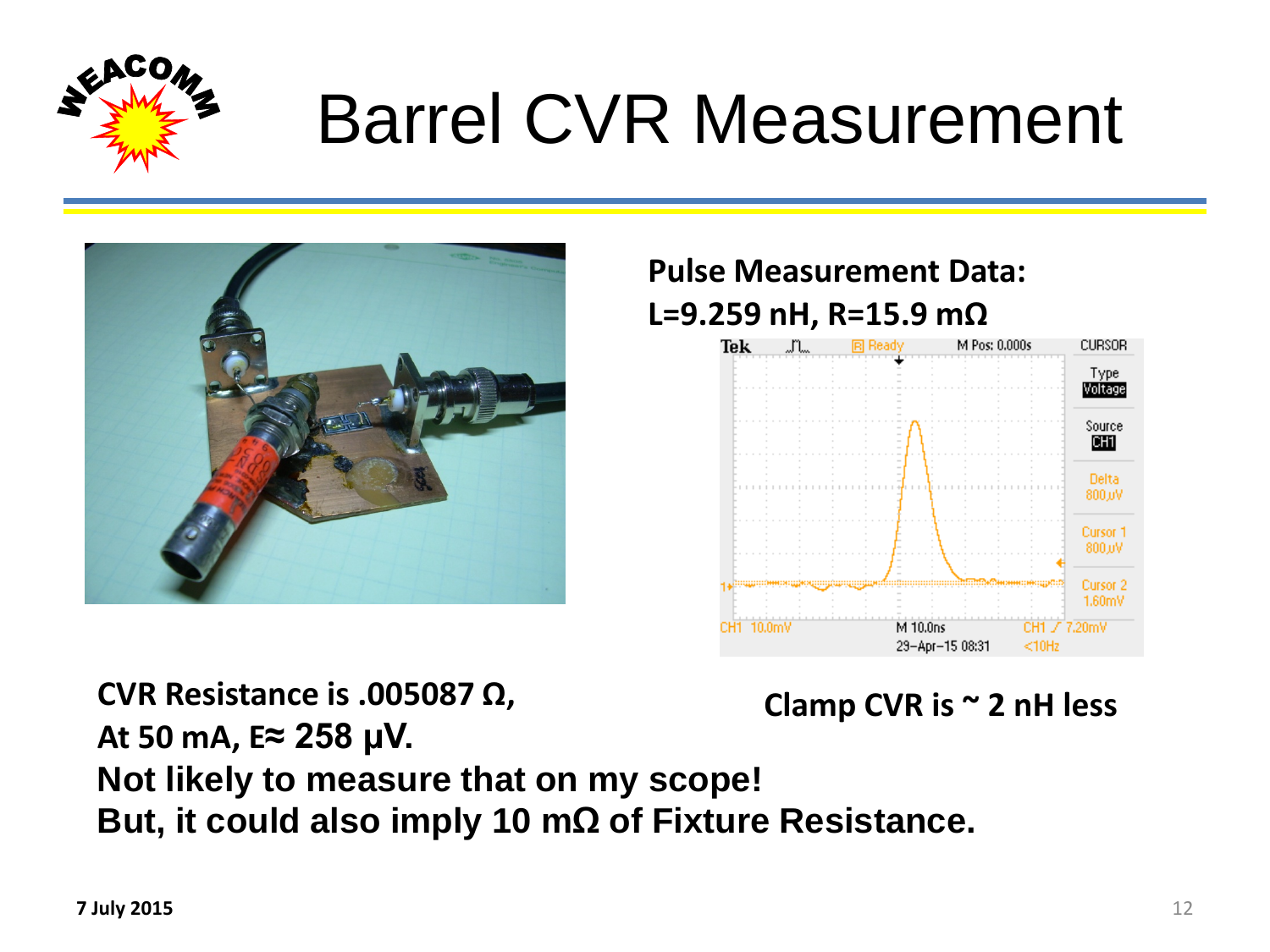

# A Potential Firing Cap ?



**Kemet C2225C104KFRACTU 0.1 µF, 1.5 KV**

**High Voltage X7R Dielectric, 500 – 3,000 VDC (Commercial & Automotive Grade)**

**Pulse Data: L=1.49 nH, 130 mΩ So I put two in parallel, must be twice as good, right?**

**2 in Parallel, Pulse Data: L=1.02 nH, 94 mΩ Well, not quite!**

**Have not performed ring down yet. Most all data sheets say X7R material not suitable for pulse applications. Need to run that to ground.**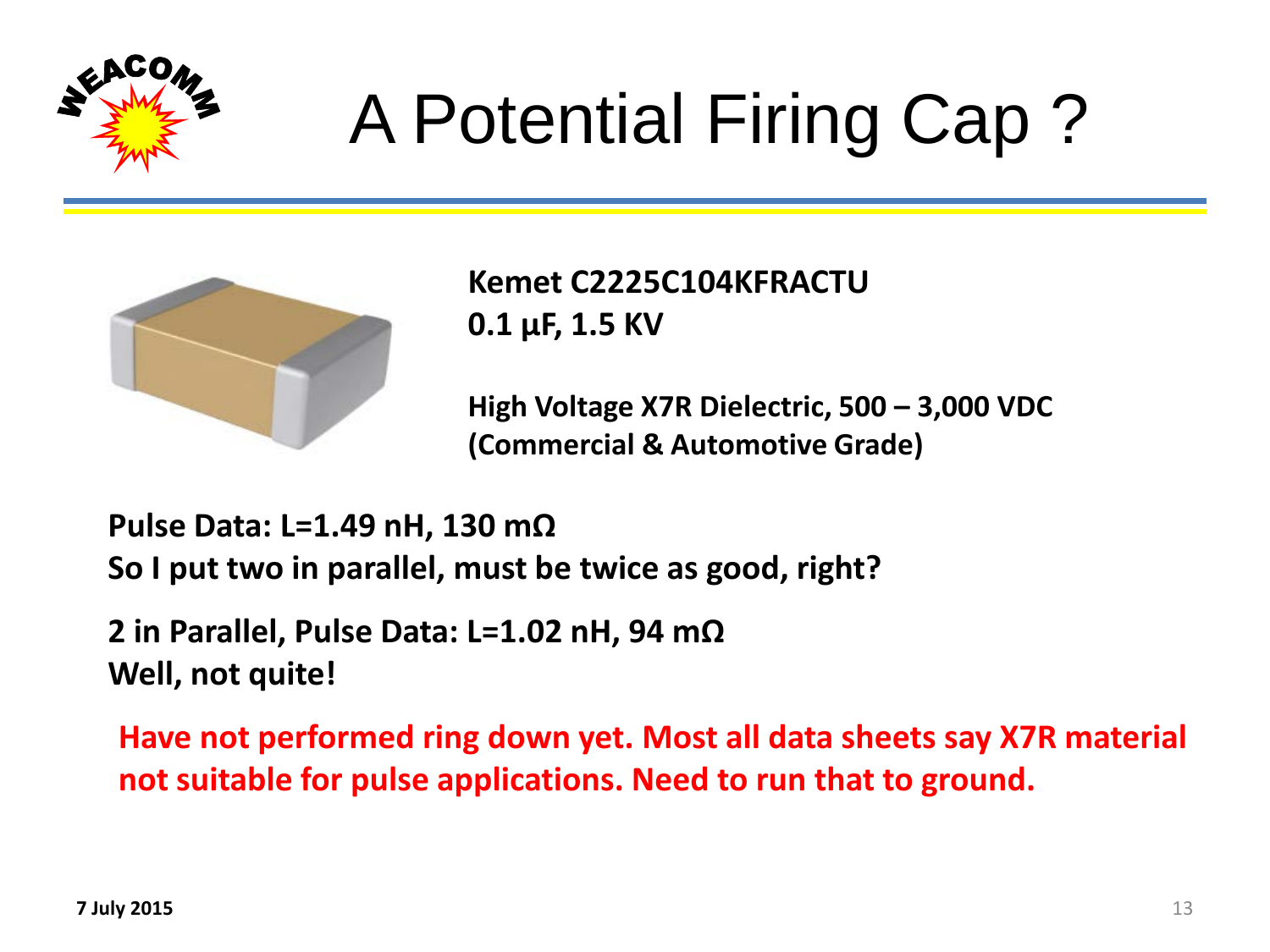

# Summary

- $\blacktriangleright$  The test method may have value in testing potential capacitors and measuring other components
- ► There appears to be a correlation between pulse inductance and performance
- ► There is a weak correlation between pulse ESR and performance